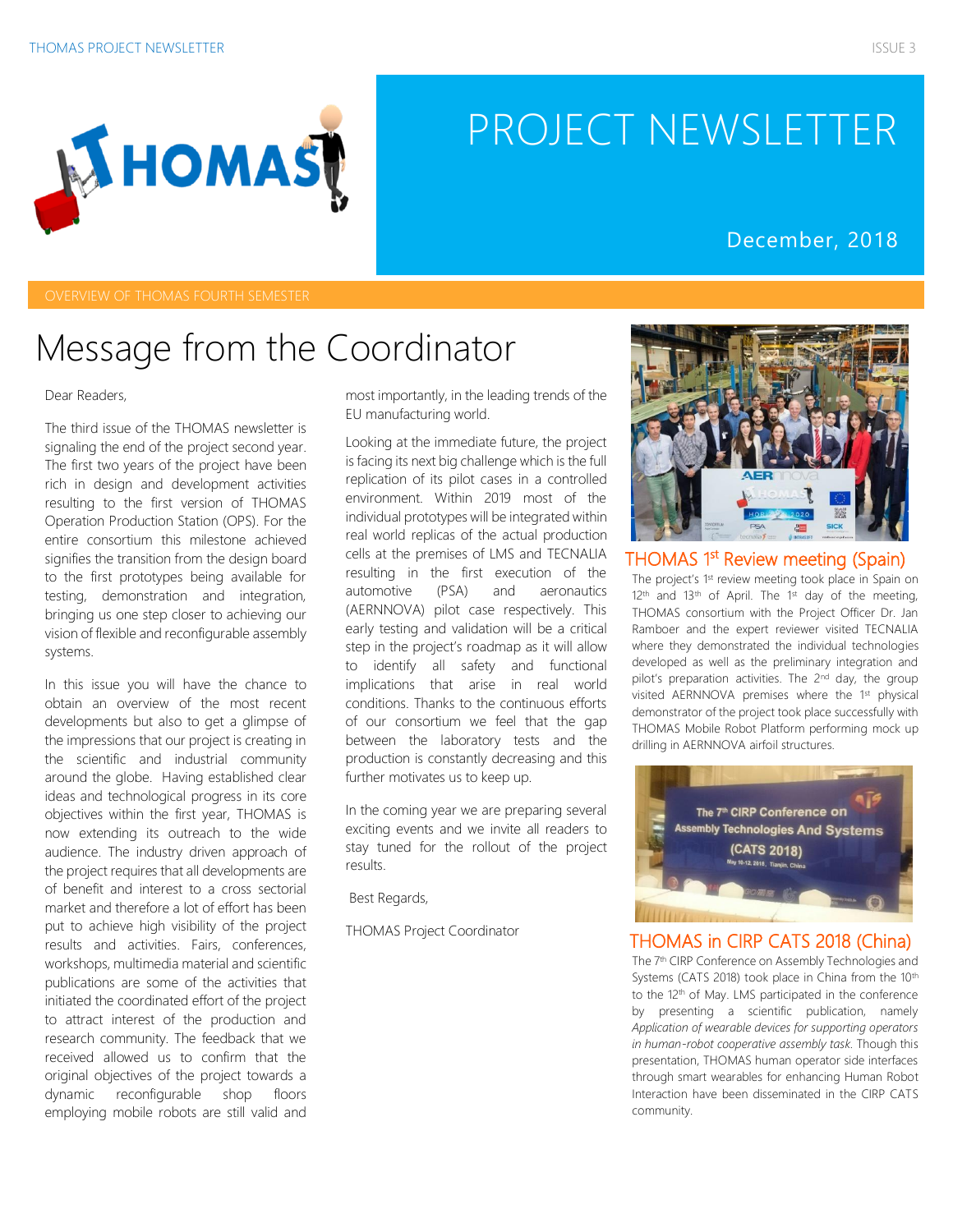# THOMAS Progress

During the last 6 months of the project, THOMAS has achieved the following milestones:

- $\bullet$ Updated version of THOMAS Mobile Robot Platform (MRP) including new platform's design, sensors and hardware components. In the latest version of the MRP, new safety sensors such as SICK MicroScan 3 sensors, SICK Flexisoft safety system (including PLCs, safety relays and IO modules), RealSense and Kinect cameras have been installed on its body enabling safe navigation in a human robot collaborative environment.
- $\bullet$ Aeronautics pilot case drilling operation demonstration in end user's premises. Before the end of the 2<sup>nd</sup> year of the project, THOMAS partners demonstrated the drilling operation of the Aeronautics pilot case in AERNNOVA's premises using one THOMAS Mobile Robot Platform.

#### Mobile Robot Platform (MRP) v1 @ TECNALIA-AERNNOVA, Spain **MRPv1 @ TECNALIA MRPv1 @ AERNNOVA**



 $\Rightarrow$ Automotive pilot case integration activities have already started by LMS. The second MRP of THOMAS project has arrived in LMS premises and most of the hardware equipment (Toolchangers, grippers, cameras etc.) have been installed on its arms. Two tables will be used for the pre-assembly damper's action and for the compression process. 3 replicas of Compression machine's fixture which will be used as Dampers' mounting devices have been designed and produced also by LMS.

#### Mobile Robot Platform (MRP) v2 @ LMS, Greece



#### THOMAS Presence in major exhibitions - industrial events @ IEEE IROS 2018 @ PSA Booster Day 2018





### THOMAS in BIEMH 2018 (Spain)

BIEMH 2018 exhibition took place this May, on the 28th, in BILBAO Exhibition Centre. TECNALIA was there representing, among others, THOMAS activities. The visitors of the fair had the chance to meet THOMAS Mobile Robot Platform (MRP) and get a glimpse of the AERNNOVA pilot case through a live demonstrator of the drilling use case of the aeronautics pilot.



### Factories of the Future Community DAY 2018 (Brussels)

On the 27<sup>th</sup> of June, THOMAS was present in the FoF Community day 2018 that took place in Brussels. A dedicated presentation to THOMAS technologies and results has been provided by LMS under a clustering session with other EU projects such as MANUWORK and SERENA. This was a great opportunity for THOMAS partners to exchange knowledge and past experience with other European projects working on common topics.



2 nd Open Robotics Day 2018 (Greece)